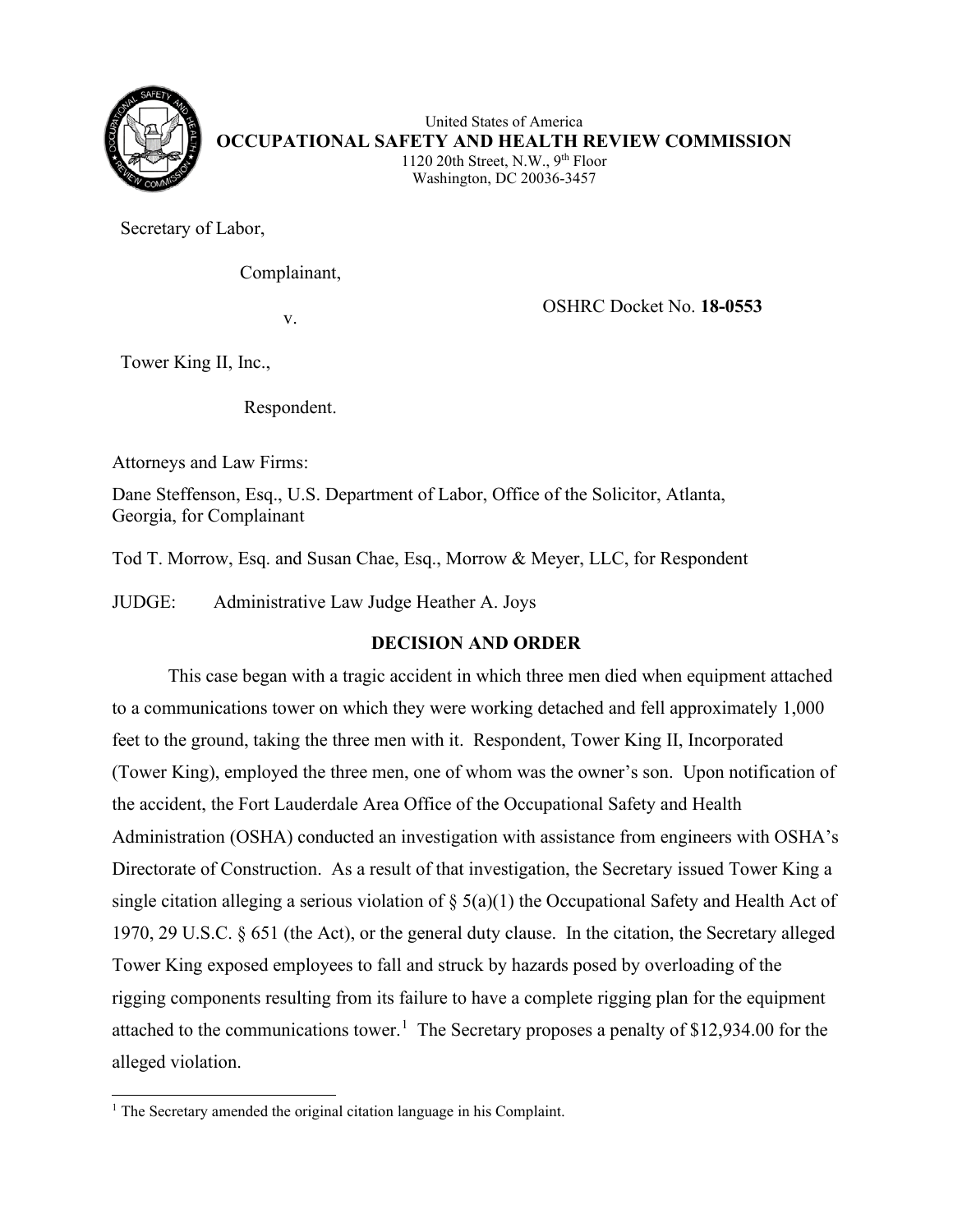Tower King timely contested the citation, bringing the matter before the Occupational Safety and Health Review Commission pursuant to  $\S$  10(c) of the Act. I held a hearing in this matter on March 14-15, 2019, in Fort Lauderdale, Florida. The parties filed post-hearing briefs on May 30, [2](#page-1-0)019.<sup>2</sup>

For the reasons discussed below, the citation is vacated.

#### **JURISDICTION**

At the hearing, the parties stipulated jurisdiction of this action is conferred upon the Commission pursuant to  $\S$  10(c) of the Act (Tr. 8). The parties also stipulated at the hearing that at all times relevant to this action, Tower King was an employer engaged in a business affecting interstate commerce within the meaning of § 3(5) of the Act, 29 U.S.C. § 652(5) (Tr. 8). Based upon the stipulations and the record as a whole, I find Tower King is an employer covered under the Act and that the Commission has jurisdiction over this proceeding.

#### **BACKGROUND**

### **Consensus Safety Standards for Work on Telecommunications Towers**

This matter involves work on telecommunications towers. It takes no specialized knowledge to understand work on telecommunications towers is highly hazardous. Telecommunications towers can be in excess of 1000 feet tall and the components can weigh over 10,000 pounds (Tr. 55). The height and size of the tower in this case is graphically depicted in Exhibit C-8, a video of the top of the tower taken by drone. It is at this height, unprotected from the elements, that telecommunications tower workers employed by Tower King and other similar companies perform their jobs. As Tower King's foreman succinctly put it, in this line of work "you don't get a lot of second chances." (Tr. 121)

 In recognition of the hazardous nature of the work, the telecommunications tower industry has developed consensus standards to address safe practices for this work, two of which are relevant here.<sup>[3](#page-1-1)</sup> ANSI/ASSE A10.48-2016, titled "Criteria for Safety Practices with the

<span id="page-1-0"></span><sup>&</sup>lt;sup>2</sup> To the extent either party failed to raise any other arguments in its post-hearing brief, such arguments are deemed abandoned.

<span id="page-1-1"></span><sup>&</sup>lt;sup>3</sup> "Manufacturers' instructions and voluntary industry standards that contain explicit safety warnings regarding compliance may be probative evidence in establishing a general duty clause violation." *K.E.R. Enterprises, Inc.*, 23 BNA OSHC 2241, 2242 (No. 08-1225, 2013), *citing Young Sales Corp.,* 7 BNA OSHC 1297, 1299 (No. 8184, 1979).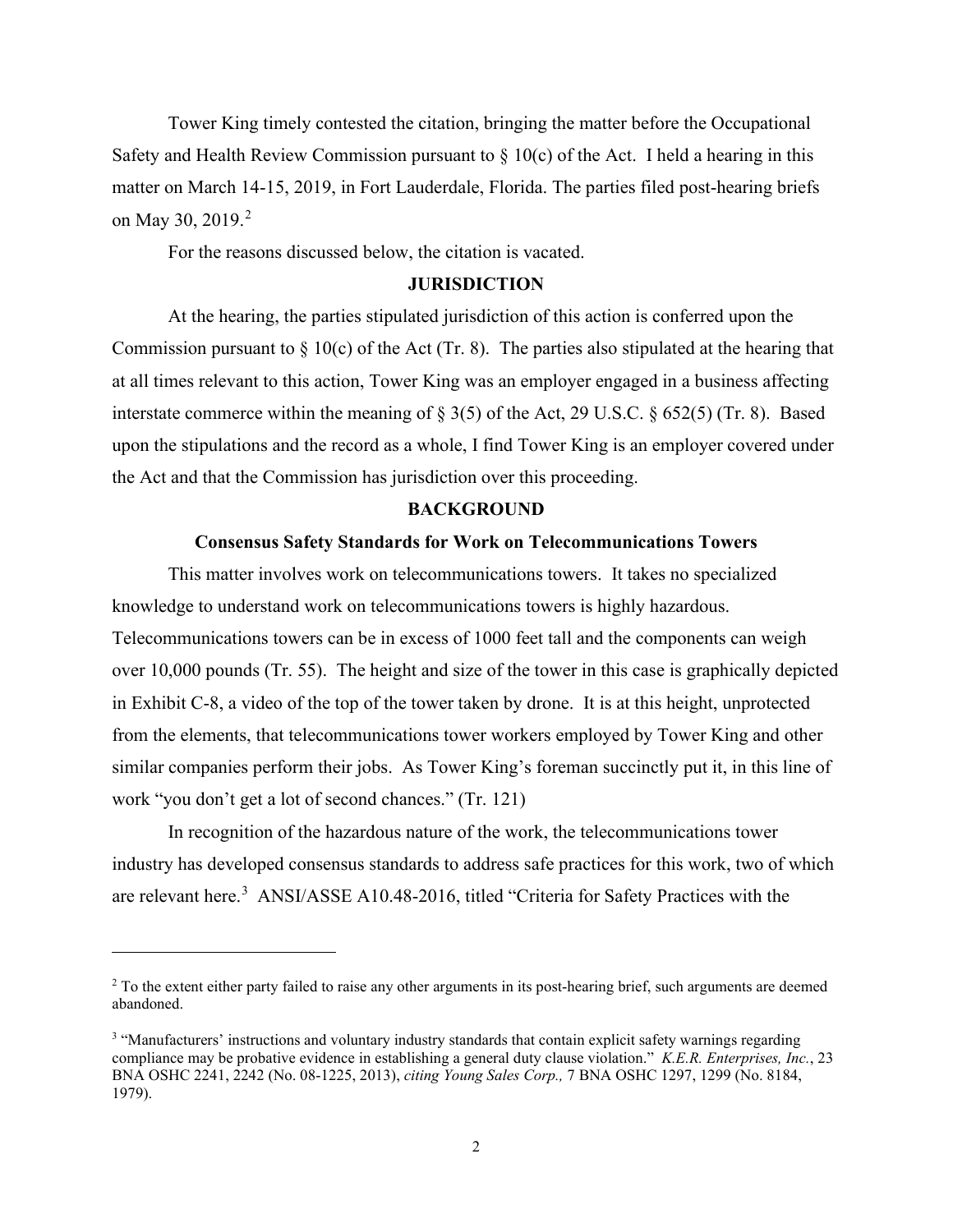Construction, Demolition, Modification and Maintenance of Communication Structures," was developed by the America Society of Safety Engineers (Exh. C-10). Its stated purpose is to establish "minimum criteria for safe work practices and training for personnel performing work on communication structures…" (Exh. C-10 at p. 14). ANSI/TIA-322-2016, titled "Loading, Analysis, and Design Criteria Related to the Installation, Alternation and Maintenance of Communication Structures," was developed by the Telecommunications Industry Association (TIA) (Exh. R-4). Its stated purpose is

to provide minimum loading, analysis and design criteria related to the installation, alteration and maintenance of communication structures. The intent is to address the strength and stability requirements based on information provided by the owner or the contractor for a proposed construction or maintenance activity.

(Exh. R-[4](#page-2-0) at p. 6). James Ruedlinger,<sup>4</sup> who was involved in the development of both standards, explained ANSI/ASSE A10.48 specifies the duties and responsibilities for contractors while ANSI/TIA-322 specifies those for engineers. The standards are intended to "work hand in hand." (Tr. 356).

The two standards were written with the intent of creating an interactive process between the certifying engineer and the contractor performing the construction work (Tr. 387). Both standards place responsibility for developing a rigging plan on the contractor (Exh. R-4 at p. 15). ANSI/ASSE A10.48 defines a rigging plan as

A systematic and detailed presentation showing the equipment and procedures required for construction in accordance with this standard that will provide for the safety of personnel and for the stability of the structure and lifted components.

(Exh. C-10 at p. 20). ANSI/TIA-322 contains a nearly identical definition (Exh. R-4 at p. 10). The standard goes on to set out criteria that "shall be considered when completing a rigging plan" and includes a template for a rigging plan (Exh. C-10 at pp. 26-27 and Appendix A-4(d)).

<span id="page-2-0"></span><sup>&</sup>lt;sup>4</sup> Tower King called Mr. Ruedlinger to testify as an expert in engineering and the telecommunications tower industry. Mr. Ruedlinger is senior vice president of engineering for Electronic Research, Inc. (ERI) (Tr. 349-50). ERI is in the business of designing, fabricating, and installing telecommunications equipment (Tr. 351). Mr. Ruedlinger has extensive background in the industry. He holds a degree in electrical engineering technology and a license in civil engineering (Tr. 353). He is a member of numerous professional organizations including the TIA and the American Society of Safety Professionals. (Tr. 354). Mr. Ruedlinger served on committees involved in the development of ANSI/ASSE A10.48 and ANSI/TIA-322 (Tr. 355). I find Mr. Ruedlinger a credible witness based on his consistent testimony. I find him well qualified to testify regarding the history and intent of the two standards and custom and practice in the telecommunications industry based on his background.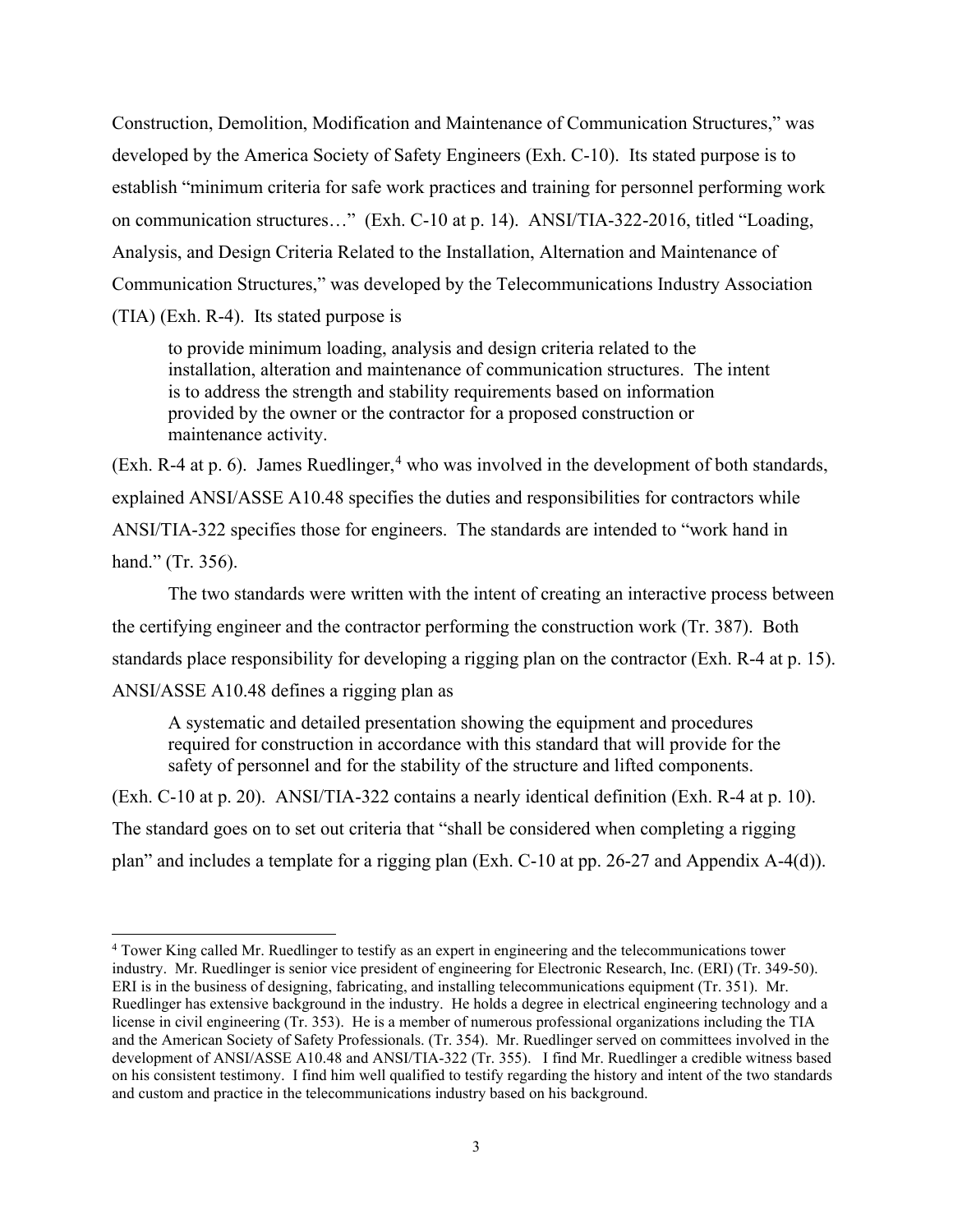For class IV construction, such as the project at issue,<sup>[5](#page-3-0)</sup> the contractor is to "coordinate the involvement of a qualified engineer as required when establishing rigging plans. A qualified engineer shall perform the analysis of structures and/or components for class IV construction." (Exh. C-10 at p. 24). The contractor supplies the certifying engineer with the information necessary to determine whether the structure can withstand the imposed loads<sup>[6](#page-3-1)</sup> (Tr. 387-88). ANSI/TIA 322 specifies the considerations for the engineer performing the analysis of the impact of the rigging plan on the structure (Exh. R-4 at p. 15). It identifies that information that must be obtained from the rigging plan to make this evaluation. These are:

- a) Operational and non-operational construction loads.
- b) Construction equipment.
- c) Supporting structure.
- d) Construction sequence and duration, including considerations for interruption or delays.
- e) Proposed load testing and field monitoring.
- f) Type of temporary guy connection (non-slip vs. slip).
- g) Rigging anchorage loads to the structure or foundation.

(Exh. R-4 at p. 15). ANSI/ASSE A10.48 contains a similar list of criteria under § 4.8.5 titled "Rigging Plan Considerations." (Exh. C-10 at p. 25-26).

 Once the certifying engineer determines the structure can withstand the imposed loads, he issues a certified engineering review letter (Tr. 373). That letter includes the loads the engineer has calculated, as well as applicable load charts (see Exh. R-15). The contractor then uses these loads to determine the appropriate sizing for the rigging equipment (Tr. 123-24). Twice ANSI/TIA-322 notes this engineer review does not involve a specific evaluation of the means and methods of the rigging. It states, "evaluation of the impact of the rigging plan does not include evaluation of the rigging components." (Exh. R-4 at p. 15) In that same paragraph it states, "Means and methods for the construction shall be the responsibility of the contractor."

## **The Project**

<span id="page-3-0"></span><sup>&</sup>lt;sup>5</sup> The standard sets out four classes of work, with class IV involving the heaviest loads and the most engineer involvement. It is undisputed the project was class IV work because the materials to be lifted weighed 12,000 pounds (Tr. 54-55).

<span id="page-3-1"></span><sup>6</sup> The witnesses used several terms of art when referring to the load created by the construction equipment and processes. For consistency and clarity, I have used the term "imposed load" throughout to refer to any force or weight imposed on the rigging equipment or structure.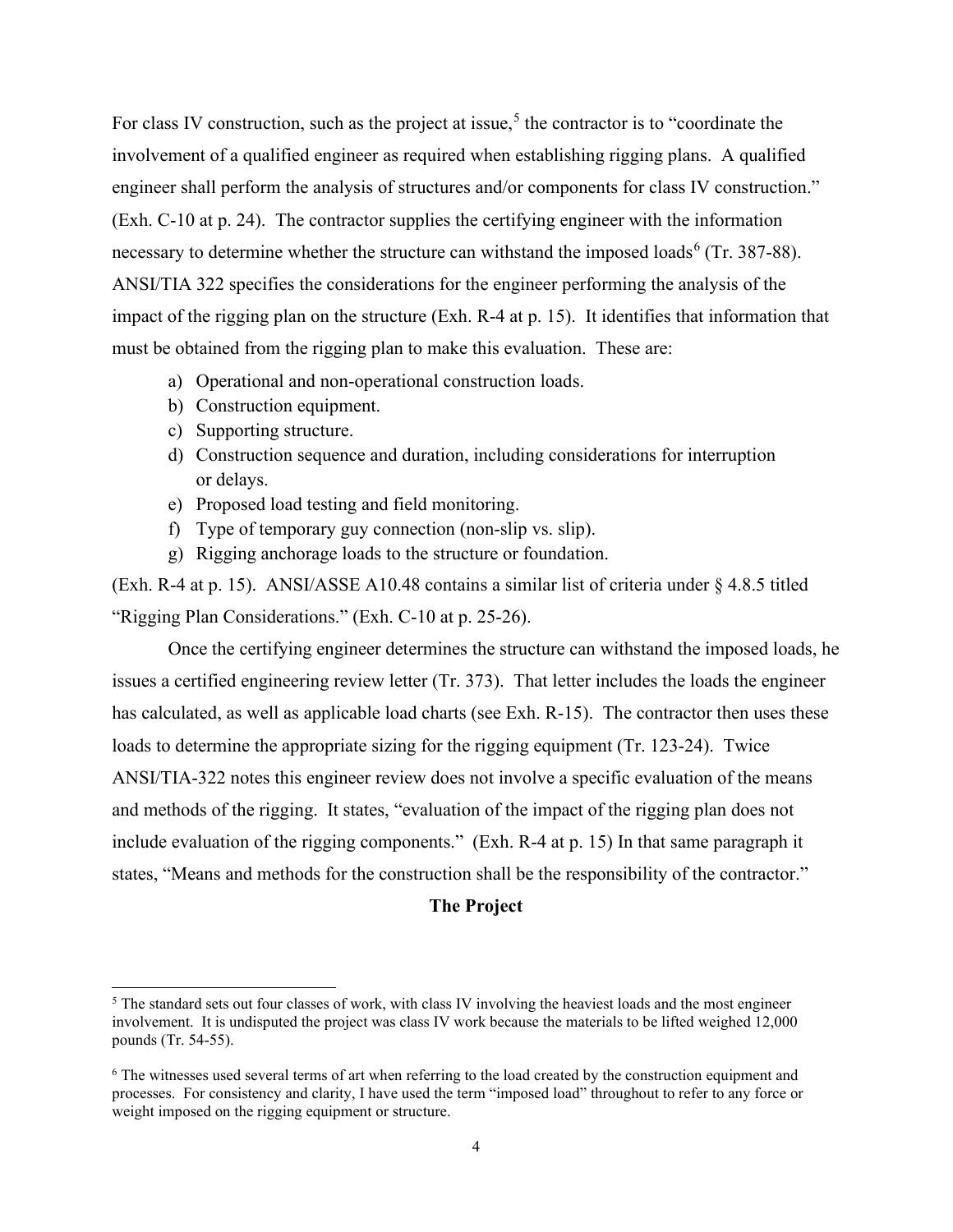In 2017, Tower King contracted with TV station WSVN to perform work on the station's tower in Miami, Florida (Tr. 51-52). Tower King is a small company founded by Kevin Barber in 2002 (Tr. 37). The company is engaged in construction and maintenance of telecommunications towers (Tr. 38). Mr. Barber has been in the telecommunications tower industry since 1985 (Tr. 37). Tower King has nine employees who work in the field, and three who work in the office.

The tower stood approximately 1,000 feet and had a three-armed structure at the top called an "arbor." (Tr. 69-70). Each arm of the arbor had a pedestal on which an antenna sits (Tr. 72). According to Mr. Barber, the tower originally was to hold three antennas for three broadcasters. One of the broadcasters backed out, so the third antenna was not needed. To ensure the arbor was balanced, a "dummy pole" was attached to the pedestal in place of an antenna as a counterweight (Tr. 482-83). Tower King's contract with the TV station required it to remove the dummy pole and the pedestal on which it sat and replace it with a two-section pedestal and working antenna (Tr. 50, 482-83, 493).

 To lower the old equipment from, and raise the new equipment to, the top of the tower, Tower King used a "gin pole." (Tr. 51) A gin pole is "[a] lifting device that consists of a latticed or tubular boom or mast" used to raise and lower parts of the tower into position (Exh. C-10 pp. 18 and 88; Tr. 492-93). The gin pole was attached to the arbor using a bridle connection at the top and a basket connection at the bottom (Tr. 491-92; see Exh. C-10 p. 95). To make these connections, Tower King used steel slings tightened with chain "come alongs." (Tr. 485) The gin pole and the equipment used to attach it to the tower compose the rigging system.

Prior to beginning work, Tower King needed to ensure the tower could sustain the loads the construction project, including the rigging system, would impose on it (Tr. 53). Tower King does not employ anyone with an engineering background. For that reason, and because the weights to be lifted placed the project in a class requiring it, Tower King hired a third-party engineer to approve its plan (Tr. 54). Tower King entered into a contract with Stainless, Inc., (Stainless)<sup>[7](#page-4-0)</sup> under which Stainless would perform an engineering review of the project (Tr. 52). Mr. Barber understood the purpose of the engineering review was to determine the imposed loads resulting from the rigging system and certify the structure could withstand those loads (Tr.

<span id="page-4-0"></span><sup>&</sup>lt;sup>7</sup> Stainless is also in the telecommunications tower construction and maintenance industry and had unsuccessfully bid on the project (Tr. 129, 172-73).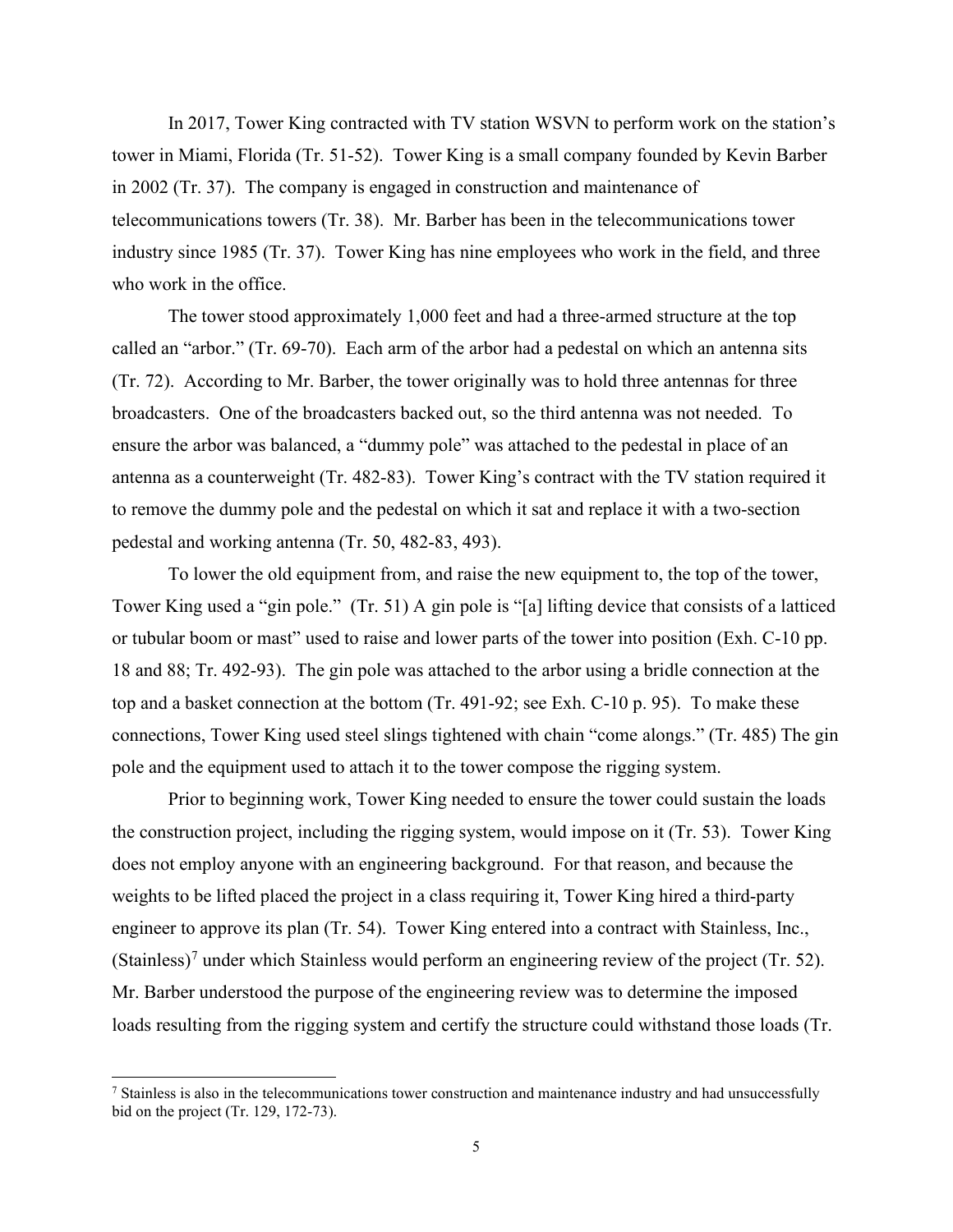52, 149). Tower King chose to contract with Stainless because Stainless had originally designed and manufactured the tower (Tr. 52). According to Mr. Barber, he followed his standard practice of providing the rigging plan he developed to Stainless who then calculated the loads to be imposed by the rigging equipment and approved the plan (Tr. 6, 150, 291-20). The Tower King employees onsite were to then choose the size rigging equipment (slings and come alongs) based on the imposed loads calculated and provided by Stainless (Tr. 64-65).

Materials for the project came from three sources. Stainless manufactured and supplied the two-part pedestal onto which the new antenna would sit (Tr. 484). A third-party antenna manufacturer supplied the antenna. Tower King supplied all the rigging equipment, including the gin pole (Tr. 485).

Tower King had five employees on the worksite (Tr. 481). Two of the employees were to remain on the ground and three were to be working on the tower (Tr. 482). Although tower workers may climb towers to perform their work, in this instance, Tower King employees used an elevator (Tr. 491). It is undisputed each Tower King employee used a personal fall arrest system with a lanyard to tie off to the tower or gin pole during his work on the tower (See Exh. R-11).

Mr. Barber explained how the job was to progress. The gin pole must first be attached to the tower. The gin pole is raised into place and set in a track that was attached to the arbor<sup>[8](#page-5-0)</sup> (Tr. 490-92). Once the gin pole is set, it is "tied back" or attached to the tower with the rigging equipment (Tr. 72). After having fully installed the gin pole, the workers began the process of replacing the dummy pole by first detaching and lowering the old equipment to the ground using the gin pole (Tr. 493). The new equipment was to be raised to the arbor via the gin pole where the Tower King employees would attach it (Tr. 494). Once the new antenna was in place, all the rigging equipment would be removed, and the new equipment tested to be sure it was in working order (Tr. 494).

# **The Accident**

 On September 27, 2017, Tower King was in the process of completing the work to replace the dummy pole with the new antenna. Two employees were on the ground and three were on the tower, tied off to the gin pole. As the workers were moving the old pedestal section

<span id="page-5-0"></span><sup>&</sup>lt;sup>8</sup> Mr. Barber referred to this process as "jumping the pole." (Tr. 491-92) This term appears throughout the documentary evidence.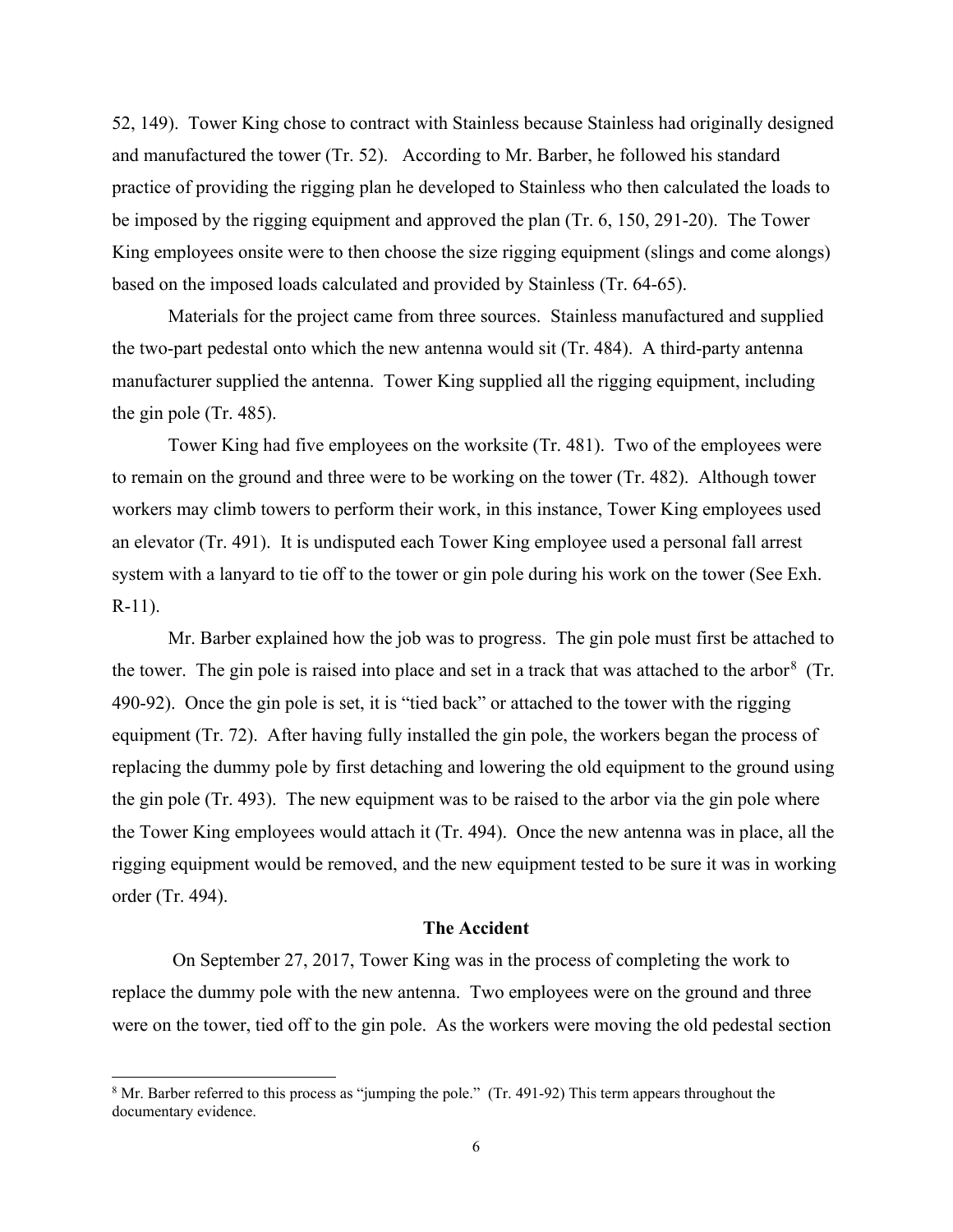that had already been lowered, the gin pole detached from the arbor, falling to the ground (Tr. 494). The three workers attached to the gin pole fell to the ground with it. All three died as a result of the fall.

#### **The Investigation**

The Miami Gardens Police Department and Tower King notified the Fort Lauderdale Area OSHA Office of the accident (Tr. 324). Compliance Safety and Health Officer (CSHO) Michael Marquez was assigned to investigate the accident. His investigation involved an onsite visit during which he took photographs and measurements (Tr 324). He obtained documents from Tower King and interviewed the surviving employees. CSHO Marquez was assisted by Dr. Bryan Ewing of OSHA's Directorate of Construction. Dr. Ewing also visited the accident site several times during which he took photographs and measurements (Tr. 251).

 Based upon his investigation, Dr. Ewing concluded the cause of the accident was the overloading of the rigging components at the bridle connection (Tr. 251). This conclusion was based on Dr. Ewing's independent calculations of the imposed loads (Tr. 253-54). Dr. Ewing found the Stainless engineer had miscalculated the imposed loads because he incorrectly used a lever arm length (the distance between the bridle and basket connection) of 70 feet rather than the correct length of 12 feet despite the rigging plan indicating attachment points on the 12-foot arbor (Tr. 176-78, 288-90; Exh. R-7 at p. 20; and Exh. R-15). This resulted in an undercalculation of the forces on the bridle connection of 11,700 pounds (Exh. R-7 at p. 20). Tower King used rigging components sufficient "to carry those predicted loads" but insufficient to carry the actual load (Tr. 298). Unrelated to his finding regarding the cause of the accident, Dr. Ewing found the rigging plan Tower King provided to Stainless prior to Stainless calculating the imposed loads was missing information or had incorrect information (Tr. 255). Based upon these conclusions, the Secretary issued a citation alleging a serious violation of the general duty clause for failure to have a complete rigging plan which Tower King timely contested.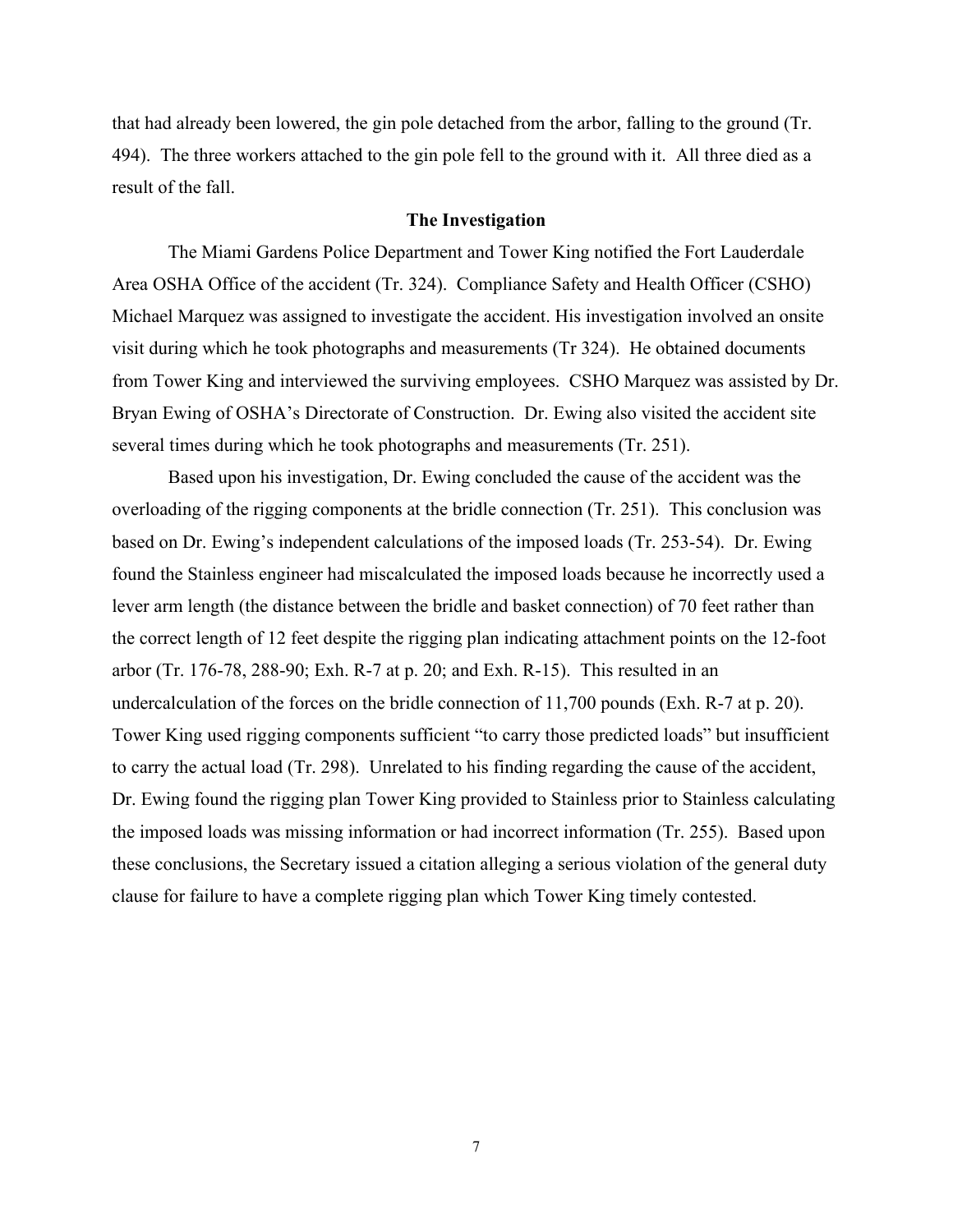## **The Citation**

The citation alleges a serious violation of the general duty clause,  $\S(5(a)(1))$  of the Act. Section 5(a)(1) requires each employer to "furnish to each of his employee's employment and a place of employment which are free from recognized hazards that are causing or are likely to cause death or serious physical harm to his employees." 29 U.S.C. § 654(a)(1). The amended citation alleges a violation of  $\S$  5(a)(1) as follows:

The employer did not furnish employment and a place of employment which were free from recognized hazards that were causing or likely to cause death or serious physical harm to employees in that employees were exposed to fall and struck-by hazards:

On September 27, 2017, employees were performing work on a communications tower without a complete rigging plan and exceeded the capacity of the rigging attachments of a gin pole that was attached to the tower and used to hoist loads, exposing employees who were tied off to the gin pole to fall hazards and employees on the ground, to struck-by hazards.

As a feasible means of abatement, OSHA proposed the employer:

Ensure a complete rigging plan is developed and implemented, including, when appropriate, having a qualified engineer review the pertinent parts of the plan such as the means and methods of rigging attachments of the gin pole to the tower.

## **DISCUSSION**

#### **Elements of a § 5(a)(1) Violation**

Section  $5(a)(1)$  of the Act mandates that each employer "furnish to each of his employee's employment and a place of employment which are free from recognized hazards that are causing or are likely to cause death or serious physical harm to his employees." 29 U.S.C. § 654(a)(1). To establish a violation of the general duty clause, the Secretary must show that: (1) a condition or activity in the workplace presented a hazard; (2) the employer or its industry recognized the hazard; (3) the hazard was likely to cause death or serious physical harm; and (4) a feasible means existed to eliminate or materially reduce the hazard. *Pegasus Tower,* 21 BNA OSHC 1190, 1191, 2005 CCH OSHD ¶ 32,861, p. 53,077 (No. 01-0547, 2005).

*Erickson Air-Crane, Inc.,* No. 07-0645, 2012 WL 762001 at \*2 (March 2, 2012).

In addition to the above-quoted elements of a  $\S$  5(a)(1) violation, the Secretary must also establish the employer had either actual or constructive knowledge of the hazardous condition. *Deep South Crane & Rigging Co.,* 23 BNA OSHC 2099 (No. 09-0240, 2012), *aff'd Deep South Crane & Rigging Co. v. Seth D. Harris, 24 BNA OSHD 1089 (5<sup>th</sup> Cir. 2013).*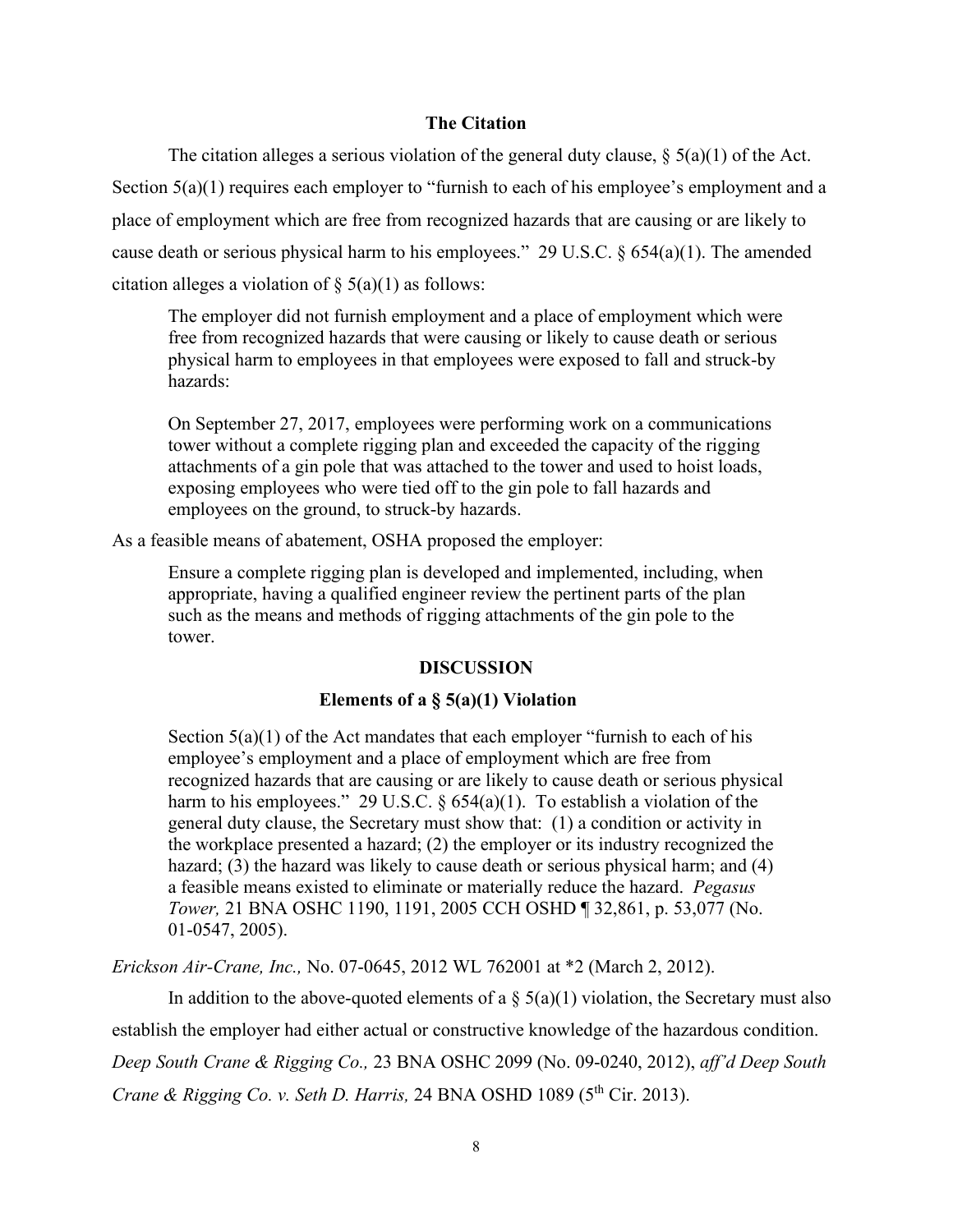### *Whether an Activity or Condition at the Site Constituted a Hazard*

In a recent decision the Commission reiterated

In a general duty clause case, "[the] hazard must be defined in a way that apprises the employer of its obligations, and identified conditions and practices over which the employer can reasonably be expected to exercise control" *Arcadian Corp*, 20 BNA OSHC [2001, 2007 (No. 93-0628, 2004)]; *Peron Corp*., 12 BNA OSHC [1833, 1835 (No. 82-388, 1986)]. The Secretary must show, among other things, that the hazard was present. *Wheeling-Pittsburgh Steel Corp*., 16 BNA OSH 1218, 1221 (No. 89-3389, 1993).

*Mid South Waffles, Inc. d/b/a Waffle House #1283,* 27 BNA OSHC 1783, 1785 (No. 13-1022, 2019).

 The Secretary defined the hazard in this case as the overloading of the tower or components of the rigging system resulting from deficiencies in the rigging plan (or failure to have a complete rigging plan). Because Tower King was responsible for developing the rigging plan, defining the hazard as deficiencies in that plan informed it of a preventable condition over which it could exercise control. To establish the rigging plan was not complete, i.e., it posed a hazard of overloading the tower or rigging components, the Secretary must show that deficiencies in Tower King's rigging plan created a hazard. *Quick Transport of Arkansas, LLC*, 27 BNA OSH 1947, 1949 (No. 14-0844, 2019). To prove deficiencies in the rigging plan created a hazard, the Secretary has the burden to establish reliance by Stainlesses engineer on the information provided in the rigging plan could result in an underestimate of the imposed loads sufficient to create a "significant risk" of overloading.

 Tower King's focus on the cause of the accident is misplaced. "Proof that a cited activity actually caused harm or necessarily could have caused harm under the precise physical conditions that happened to be present at the time of the violation, or at any other specific time, is not required." *Id. citing Bomac Drilling*, 9 BNA OSHC 1682, 1691-92 (No. 76-450, 1981). The parties do not dispute the accident was caused by overloading of the rigging components at the bridle connection. Nor does there appear to be a dispute that the overloading was due to a miscalculation of the imposed loads by the Stainless engineer. Whether the deficiencies in the rigging plan identified by the Secretary contributed to that miscalculation is not relevant to the inquiry here. *See Safeway Inc. v. OSHRC*, 382 F.3d 1189, 1195 n.5 (10th Cir. 2004) *citing Dye Construction v. OSHRC*, 698 F.2d 423, 426 ( $10^{th}$  Cir. 1983). Rather, the Secretary must

9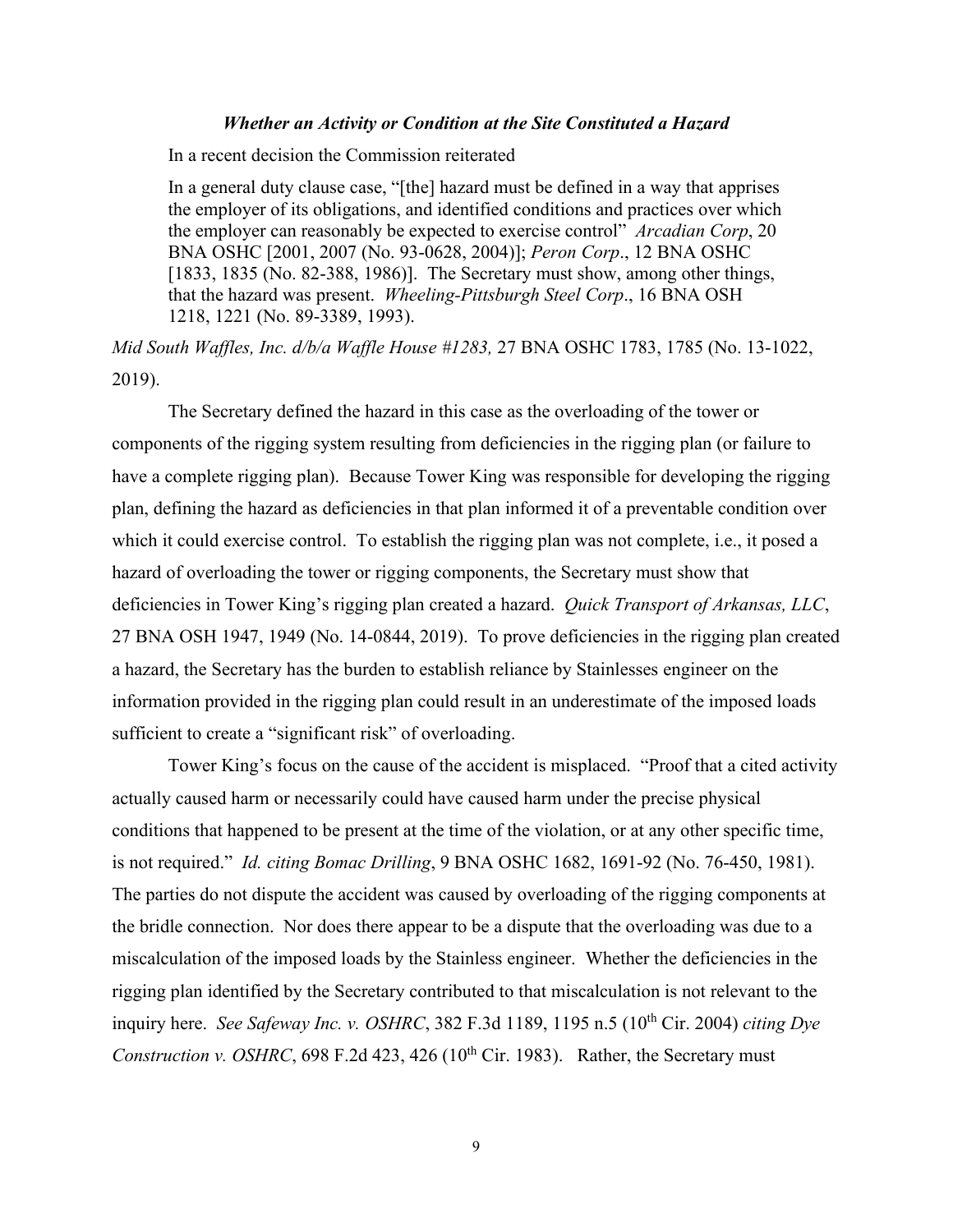establish the identified deficiencies could have resulted in a miscalculation sufficient to pose an overloading risk. The Secretary has not met that burden.

 The Secretary's evidence of the hazard created by the deficiencies in its rigging plan is based on the testimony of its expert in engineering, Dr. Ewing.<sup>[9](#page-9-0)</sup> In his testimony, Dr. Ewing identified the information missing from Tower King's rigging plan (Tr. 256). In his post-hearing brief, the Secretary articulated those deficiencies as 1) failure to identify the angles of the rigging components at the bridle connection; 2) failure to identify the correct size gin pole; and 3) failure to identify the loads created by, and location of, employees working on the tower.

*1) Failure to Identify the Angles of the Rigging Components at the Bridle Connection* 

 Dr. Ewing explained the purpose of the engineer review is to calculate the load imposed by the construction equipment on the tower to ensure the tower can withstand the load (Tr. 254- 55; see also Exh. R-4 at p. 15). The calculated loads are then used by riggers to select the correct size rigging components, e.g., slings and come alongs. According to Dr. Ewing, if the rigging plan does not specify the angle of the slings at the bridle connection, the engineer would assume an angle of 45 degrees (Tr. 273). He based this conclusion on his interpretation of ANSI/ASSE A10.48 § 13.5.2(a) (Tr. 274). Based upon the information available to him, Dr. Ewing calculated the angle of the slings at the bridle connection as approximately 29 degrees. Because the angles were less than 45 degrees, the forces applied to the rigging components at the bridle connection were as much as 40 percent greater than they would be if placed at a 45-degree angle (Tr. 273). This had the potential to create an overloading hazard because the rigging components selected based on the loads calculated by the engineer would be insufficient.

 Tower King called its engineering expert, Mr. Ruedlinger, to rebut this testimony. Mr. Ruedlinger's experience in the telecommunications tower industry is lengthy and varied. Mr. Ruedlinger and Dr. Ewing did not disagree regarding general engineering principles, specifically that a change in the angle of the rigging components would impact the imposed load on those components. Mr. Ruedlinger's testimony contradicted Dr. Ewing's regarding the application of those principles to the telecommunications tower industry specifically. Based upon his greater

<span id="page-9-0"></span><sup>9</sup> Dr. Ewing holds a Ph.D. in civil engineering and is a licensed engineer (Tr. 240). He has worked in the engineering field for over 10 years (Tr. 241). Dr. Ewing was a straightforward, articulate, and candid witness. I found him credible and credit his testimony regarding those matters that require knowledge of general engineering principles. Dr. Ewing authored a report in conjunction with that investigation (Exh. R-7). That report laid out Dr. Ewing's findings regarding the cause of the accident. For that reason, it is of limited probative value. Nothing in the report contradicts Dr. Ewing's testimony.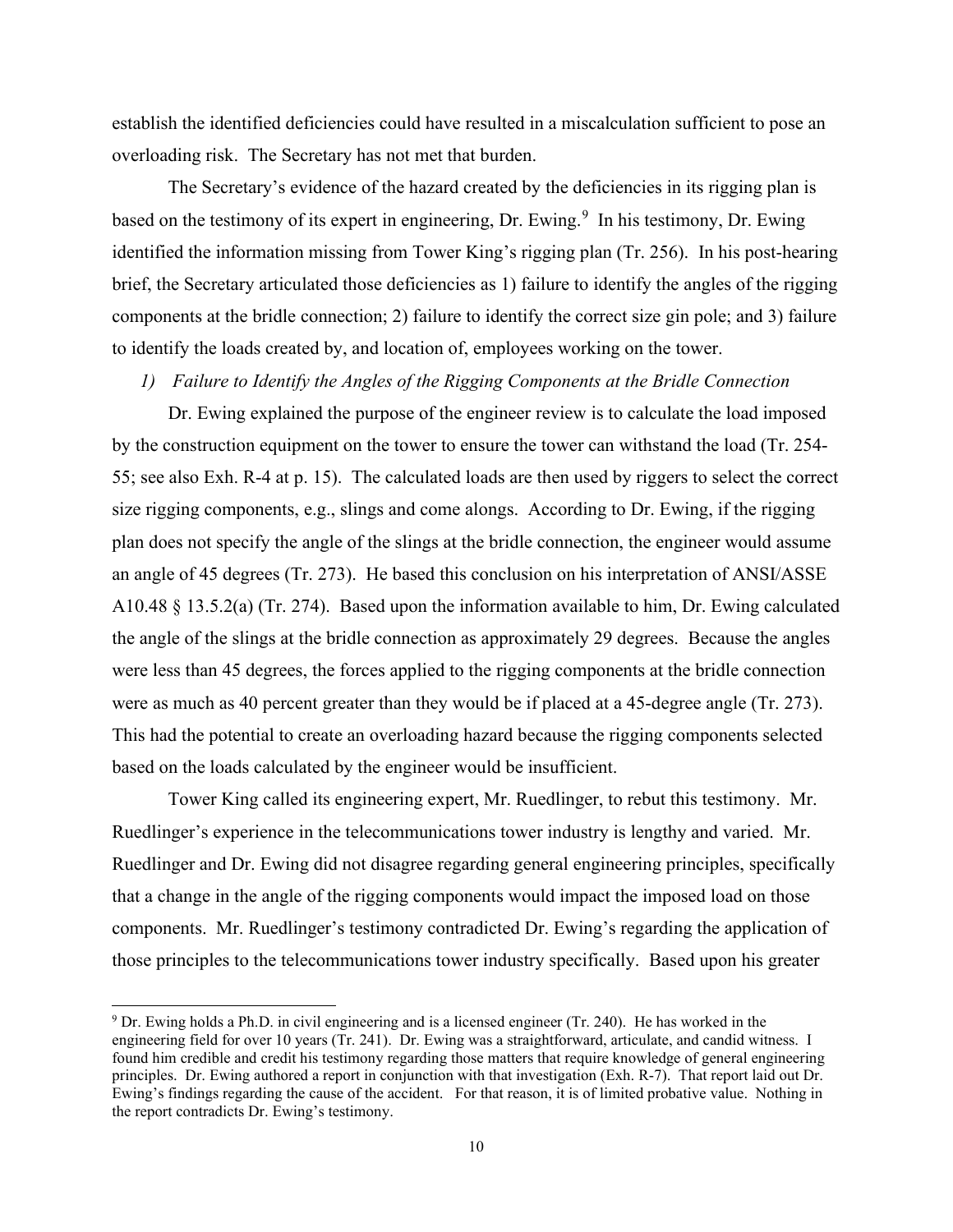applicable experience, I give Mr. Ruedlinger's testimony greater weight, particularly as it applies to custom and practice in the telecommunications tower industry.

 Mr. Ruedlinger testified Dr. Ewing's premise an engineer would assume the angle of the rigging components used to attach the gin pole to the arbor were 45 degrees is incorrect. Mr. Ruedlinger testified the attachment of the gin pole to the arbor at the bridle connection point is fixed (Tr. 424). Section 13.5.2(a) of ANSI/ASSE A10.48, to which Dr. Ewing referred, does not apply in the situation where the angles are fixed, but where sling angles may be variable (Tr. 426). Where the angles are fixed, the reviewing engineer can calculate the angle if all the dimensions of the tower components, the loads to be lifted, and the lifting equipment are known (Tr. 377-78, 424). Contrary to the Secretary's contention, and as Dr. Ewing conceded, the rigging plan Tower King submitted to Stainless did indicate the gin pole was to be attached to the arbor (Tr. 289; Exh. R-15 at pp. 5-7). Because Stainless had the information regarding the track, arbor, and the gin pole, it could calculate the angle at which the slings would necessarily be placed. Dr. Ewing conceded the sling angle does not change and that he was able to calculate it based on the blueprints and shop drawings of the tower and the gin pole (Tr. 276, 279).

The Secretary presented no evidence regarding how Stainless assessed the impact of the imposed loads resulting from the rigging components being placed at an angle. The record contains no evidence supporting a conclusion Stainless assumed the angle was 45 degrees. On this record it is equally likely Stainless calculated the angle of the rigging components at the bridle connection using all the data available to it as the manufacturer of, and having erected, the tower, just as Dr. Ewing calculated the angle using the blue prints and shop drawings. Because the evidence does not establish the failure to specify the angle of the rigging components at the bridle connection in the rigging plan submitted to Stainless deprived Stainless of information necessary to perform an accurate calculation of the imposed loads, the Secretary has failed to establish this omission posed a significant risk of harm.

### *2) Failure to Identify the Correct Size Gin Pole*

 There is no dispute Tower King used a longer gin pole than specified in the plan it submitted to Stainless. A longer gin pole is heavier. The expert witnesses agreed it was necessary to know the size of the gin pole to accurately calculate the loads on the tower imposed by the lifting equipment. Because the imposed loads were calculated using the smaller gin pole, the use of the longer gin pole had the potential to expose Tower King employees to an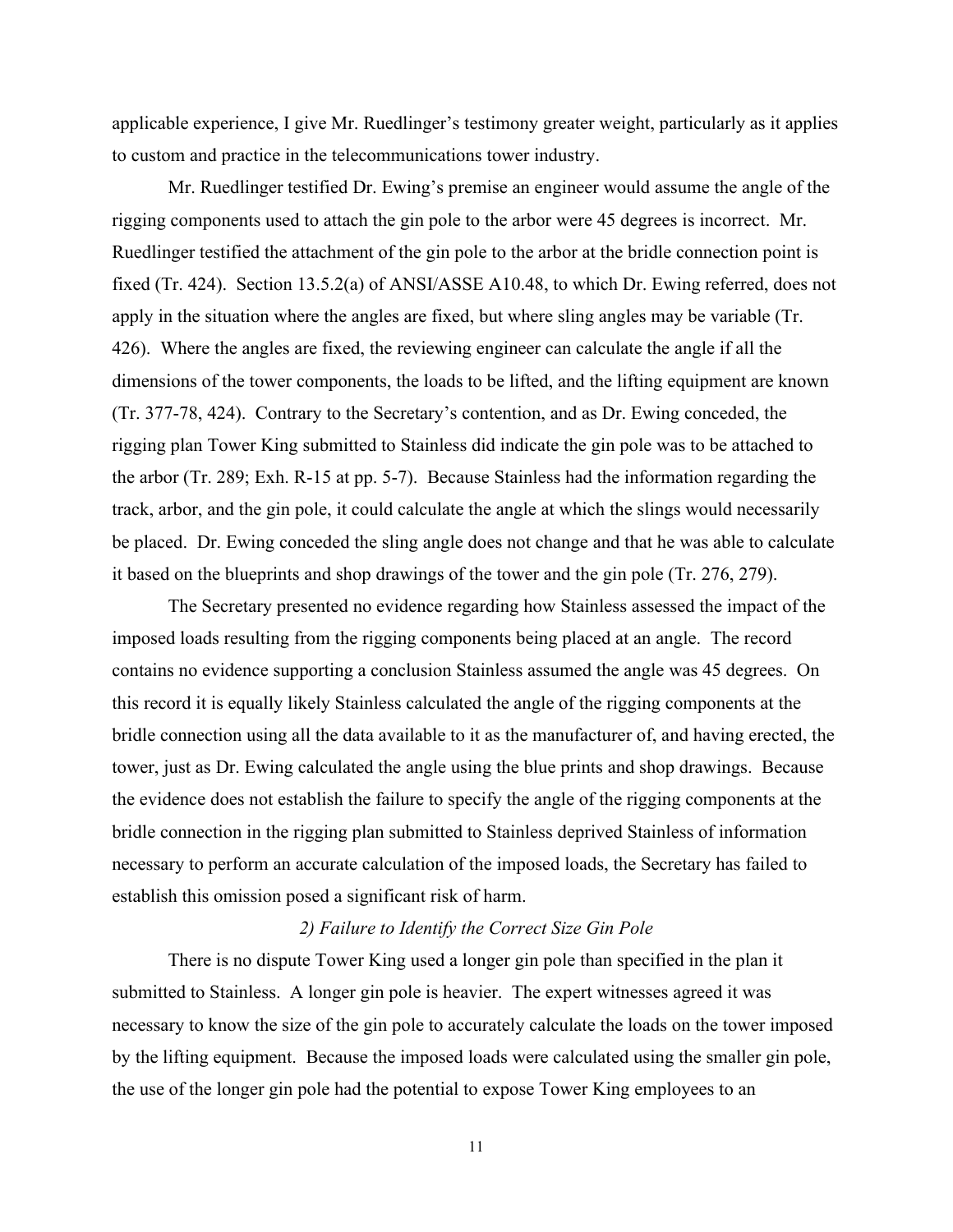overloading hazard.[10](#page-11-0) The fault in the Secretary's case is that this is not the violation alleged in the citation.

 The citation alleges Tower King did not have a complete rigging plan. An incomplete rigging plan poses a hazard, the Secretary's theory goes, because the reviewing engineer cannot properly calculate the imposed loads. At the point at which the engineer is doing his review, a rigging plan is complete if it contains accurate information necessary to perform the calculations. Because the gin pole used was not the gin pole specified in the plan provided to Stainless, the information was not accurate and the plan not complete. The fault with the Secretary's theory is that the information regarding the gin pole did not become inaccurate until a decision was made, in the field, to use the longer gin pole. The record is thin regarding who made the decision, how it was made, and what, if any, steps were taken to ensure the use of the larger gin pole did not overload the structure or the rigging components. It was not the contents of the rigging plan submitted to Stainless that posed the hazard, but the deviation from that plan in the field after the engineer had certified the plan. The citation does not address deviations from the plan, but the contents of the plan.<sup>11</sup> The Secretary cannot rely on the deviation from the plan to meet this element of his burden of proof.

## *3) Failure to identify the loads created by, and location of, employees working on the tower*

 The Secretary contends the rigging plan Tower King provided to Stainless lacked information about the number and location of workers that would be tied off to the structure. Dr. Ewing explained that if workers were tied off to the gin pole, their additional weight would "be transferred from the gin pole through the load path, which would be the bridle connection, and then back down to the tower and back down to the foundation." (Tr. 265) If workers were tied off to the tower, the imposed force on the bridle connection is unaffected (Tr. 267). According to Mr. Ruedlinger, it is "taken for granted" that workers would be "up with the load" to perform the work (Tr. 437). Mr. Ruedlinger did not dispute Dr. Ewing's testimony regarding the

<span id="page-11-0"></span><sup>&</sup>lt;sup>10</sup> There is no dispute the use of the longer gin pole, because of the way it was rigged, reduced the load at the bridle connection but increased it at the basket connection.

<span id="page-11-1"></span> $11$  It is likely once a rigging plan is certified by the engineer, deviations from the plan that increase the imposed load have the potential to pose a significant risk of overloading. I agree with Tower King it lacked fair notice the citation addressed deviations from the plan. Although the proposed abatement refers to implementation of the rigging plan, the violative conduct alleged was the failure to have a complete rigging plan. Dr. Ewing's testimony focused on the information necessary for the engineer to calculate the imposed loads not the result of deviations from the plan after the engineer has certified it.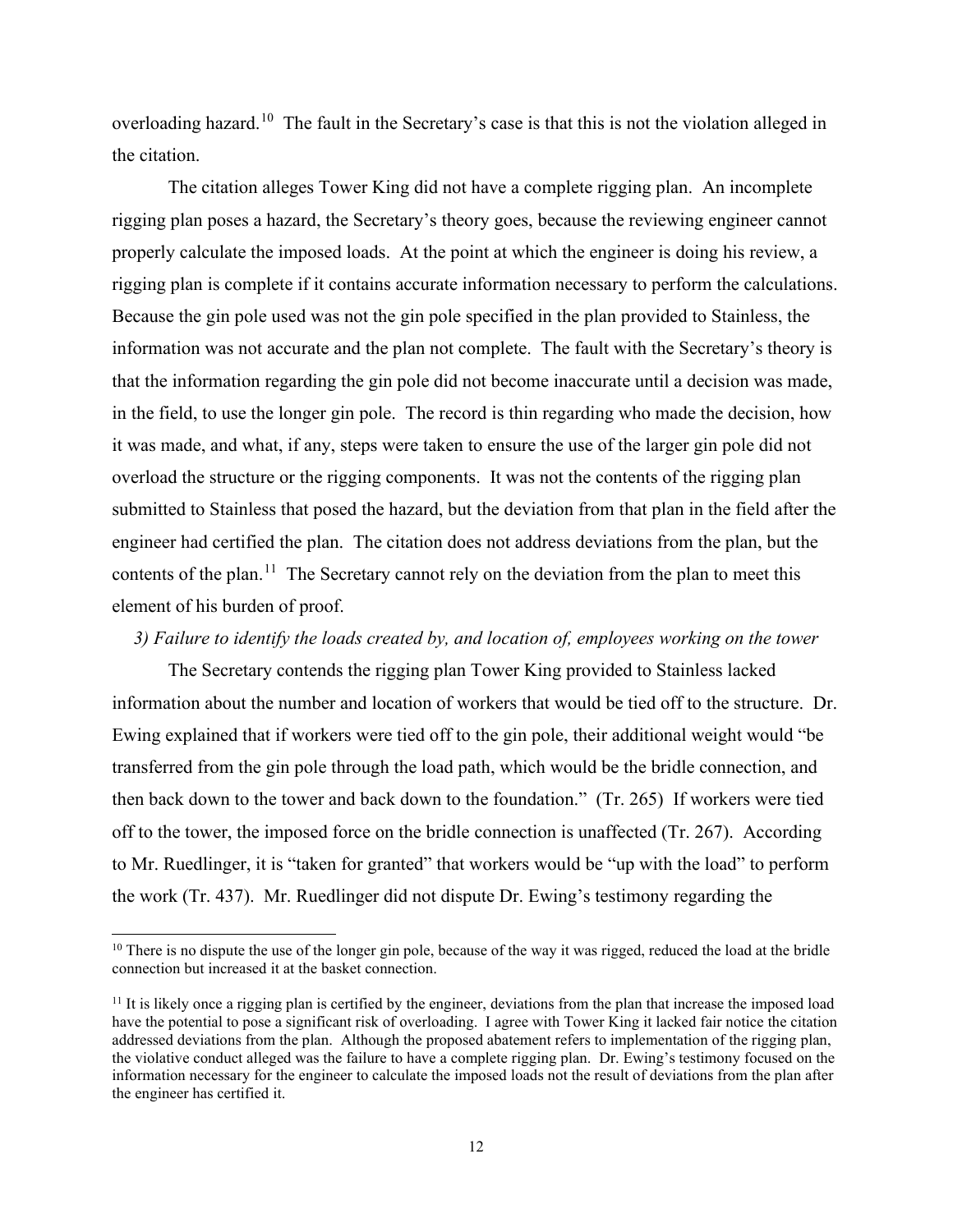difference between how the load is transferred depending on whether the workers are tied off to the gin pole or the structure or that workers tied off to the gin pole would impose a greater load on the bridle connection.

 Dr. Ewing and Mr. Ruedlinger did disagree as to how the weight of the workers is to be factored into the imposed load. Dr. Ewing testified the procedure he used is contained in "Introduction to Fall Protection," a book published by the American Society of Civil Engineers (Tr. 317). According to that text, a fall arrest force of 5,000 pounds is used for the first person tied off to the structure (Tr. 317-18). For a second and third person tied off to the structure, the force is reduced to 20% of the 5,000-pound fall arrest force  $(Tr. 318).$ <sup>12</sup> The actual weight of any additional person is used if more than three people are tied off to the structure. Mr. Ruedlinger testified it is standard practice to use a weight of 300 pounds per person (Tr. 438). He conceded it would be necessary to know the number of workers on the structure to determine the imposed load of the workers (Tr. 438). Dr. Ewing assumes the workers are using a fall arrest system such that should the worker fall, he would fall away from the structure leading to a 5,000 pound force being applied to the structure at the point he reaches the end of his free fall. Mr. Ruedlinger assumes the workers are using a positioning system which would eliminate the fall arrest force because the worker does not fall away from the structure. Given Mr. Ruedlinger's experience in the telecommunications tower industry, his testimony regarding the application of engineering principles to that industry is given greater weight. The Secretary has not met his burden to present evidence sufficient to accept Dr. Ewing's assumption and reject Mr. Ruedlinger's assumption.

 The Secretary has established omission of information regarding the number and location of workers tied off to the structure would have an impact on the engineer's calculation of the imposed loads. The Secretary has failed to establish this omission created a significant risk of overloading the rigging components. Mr. Ruedlinger testified, in the field of engineering, "a load increase of less than five percent" is deemed insignificant (Tr. 383). This testimony was unrebutted. The Secretary has the burden to establish the imposed load of the workers tied off to the gin pole would increase the overall imposed load beyond five percent. In his testimony, Dr. Ewing did not explain what the additional imposed load would be assuming either the fall arrest

<span id="page-12-0"></span><sup>&</sup>lt;sup>12</sup> In his report, Dr. Ewing refers to ANSI/ASSE A10.48,  $\frac{65.2}{2}$  (Exh. C-10 at p. 32) which requires "Anchorages" specified in a fall protection plan shall have a strength requirement of 5,000 lbs. or for an engineered anchor 3,600 lbs. per employee attached." (Exh. R-7 at p. 25).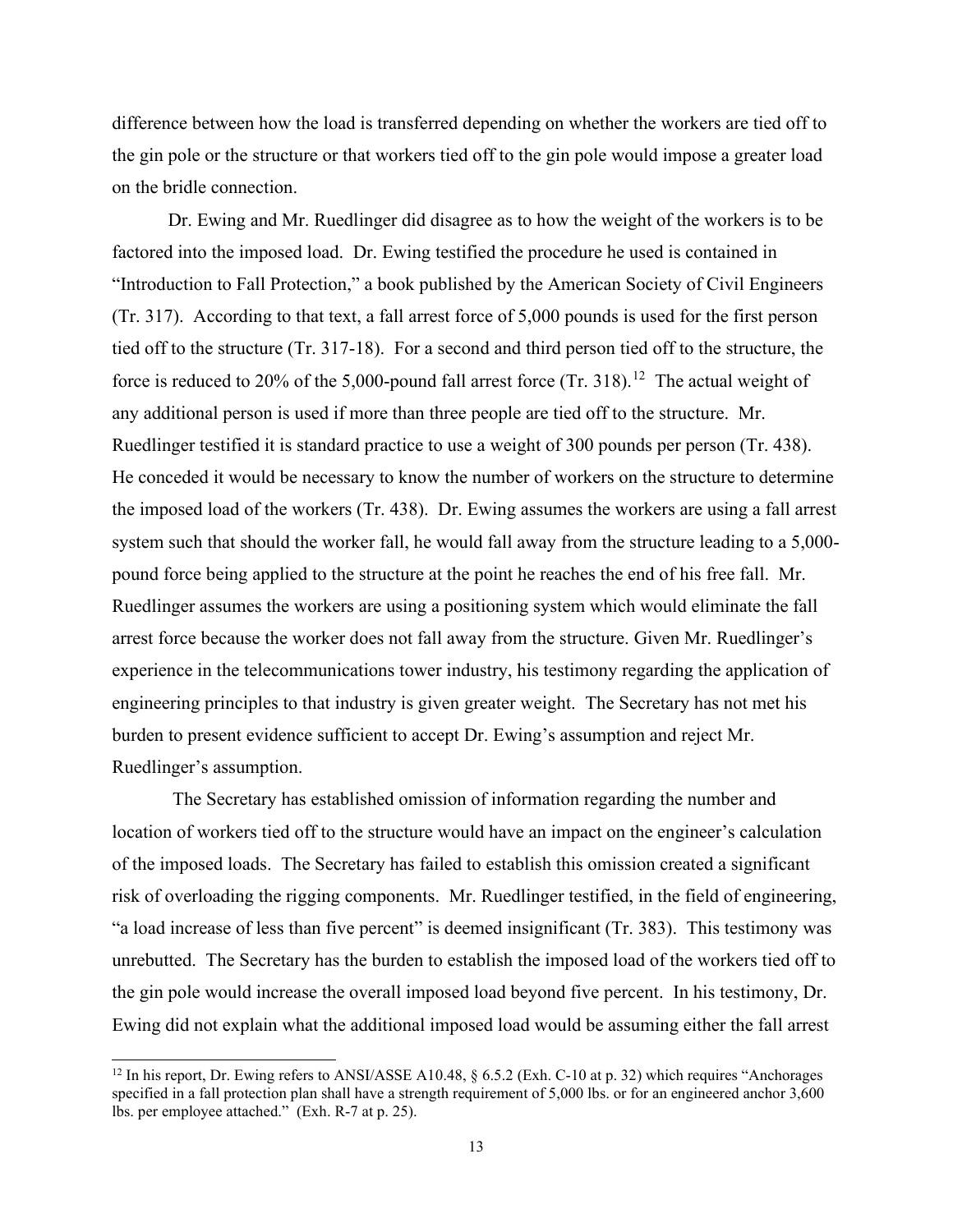force or 300 pounds per person. Dr. Ewing's testimony made clear performing this calculation required a certain "skill set." (Tr. 268) Without this testimony, the Secretary cannot meet his burden to establish a significant risk of overloading.<sup>[13](#page-13-0)</sup>

 Based upon the foregoing, I find the Secretary has not met his burden to establish Tower King's failure to provide the identified information to Stainless for its engineering review of the rigging plan exposed Tower King employees to a hazard.<sup>[14](#page-13-1)</sup>

Assuming the Secretary could meet his burden to establish the hazard of overloading, the record fails to establish Tower King or the industry recognized the failure to provide the identified information as a hazard.

## *Whether the Activity or Condition was a Recognized Hazard*

It is undisputed Tower King and the telecommunications tower industry recognize the hazard posed by overloading either the structure or the rigging components. To sustain a general duty clause violation, it is not enough for the Secretary to simply identify a hazardous aspect of the work of an employer or its industry.

Obviously, some industrial activities are by the very nature dangerous. To permit the normal activities in such an industry to be defined as a "recognized hazard" within the meaning of section  $5(a)(1)$  is to eliminate an element of the Secretary's burden of proof and, in fact, almost to prove the Secretary's case by definition, since under such a formula the employer can never free the workplace of inherent risks incident to the business. To respect Congress' intent, hazards must be defined in a way that apprises the employer of its obligations, and identifies conditions or practices over which the employer can reasonably be expected to exercise control.

*Pelron Corp.*, 12 BNA OSHC 1833, 1835 (No. 82-388, 1986), *citing Davey Tree*, 11 BNA OSHC 1898, 1899 (No. 77-2350, 1984). The Secretary must show the condition he identified as creating the hazard is recognized by the cited employer or the employer's industry as hazardous.

<span id="page-13-0"></span><sup>&</sup>lt;sup>13</sup> Assuming the fall arrest force is the correct weight to include in calculations, there is no evidence in the record explaining how that seemingly significant additional weight factors into the calculation of the imposed loads. As made clear in Dr. Ewing's report, it is not simply a matter of adding the additional weight. The Secretary has the burden of proof on this issue on which the record is silent.

<span id="page-13-1"></span><sup>&</sup>lt;sup>14</sup> There is some overlap of the alleged hazard and the proposed abatement in this case. The Secretary has defined the hazard as an incomplete rigging plan and identified those aspects of Tower King's plan that were deficient. It is well recognized the general duty clause is limited to those hazards that are preventable. *National Realty & Construction Co. v. OSHRC*, 489 F.2d 1257, 1266 (D.C. Cir. 1973). To meet this requirement, it is necessary to define the hazard in terms of those elements of the rigging plan that were inaccurate or missing. Were the hazard more broadly defined, for reasons articulated herein, he could not meet his burden to establish feasible abatement existed that would materially reduce the hazard because the evidence establishes the Stainless engineer could have made accurate calculations of the imposed loads with the information provided by Tower King.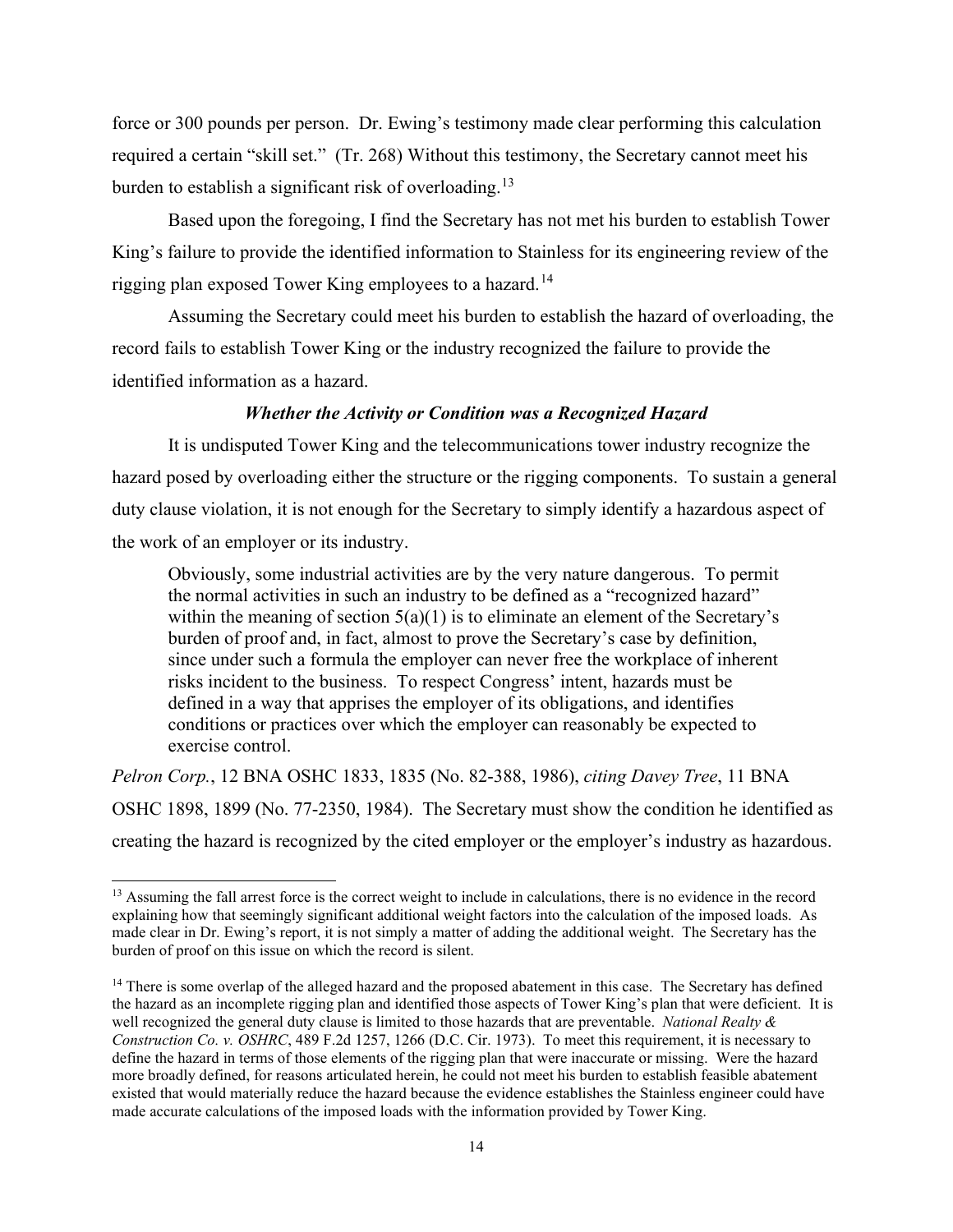*Id*. In his post-hearing brief, the Secretary defines the condition creating a hazard as "working" without a complete rigging plan" which can result in the overloading of the rigging components or the structure. (Complainant's Post-Hearing Brief at p. 6). He then identifies the deficiencies in Tower King's rigging plan or how it was incomplete. To meet his burden in this case, the Secretary would need to establish either Tower King or the telecommunications tower industry recognized these deficiencies posed a hazard.<sup>15</sup> The Secretary has not met that burden.

The Secretary presented no evidence Tower King recognized the deficiencies in its rigging plan submitted to Stainless posed a hazard. Mr. Barber testified he hired Stainless to determine whether the tower could support the loads Tower King would be imposing on it as a result of the construction project (Tr. 53). He understood for the engineer to perform those calculations, Tower King would need to specify what "you're going to use…what hoist, what gin pole, and where you're attaching it, and where you're putting your base blocks and your gin pole, and what you're lifting" and he had supplied that information (Tr. 53-54). Mr. Barber and the Stainless engineer exchanged emails to clarify certain details of the planned work and the equipment. Nowhere in any of those emails did the Stainless engineer suggest he needed the information the Secretary identified as missing to perform his calculations.

Nor has the Secretary presented compelling evidence the industry recognized the plan Tower King submitted to Stainless was deficient. The Secretary presented no testimony from industry representatives or any individual with background in the telecommunications tower industry regarding what is generally understood to constitute a complete rigging plan. Although providing a definition, neither ANSI/ASSE A10.48 nor ANSI/TIA 322 specifies the required contents of a rigging plan. Section 4.8.5 of ANSI/ASSE A10.48 identifies "rigging plan considerations." (Exh. C-10 at p. 25). They are

- a) Operational and non-operational construction loads.
- b) Construction equipment.
- c) Supporting structure.
- d) Construction sequence and duration.
- e) Required load testing and field monitoring.

<span id="page-14-0"></span><sup>&</sup>lt;sup>15</sup> The Secretary did not argue Tower King or the telecommunications tower industry recognized the hazard posed by an incomplete rigging plan. He argued he had established employer and industry recognition of an overloading hazard. This was an incorrect formulation of his burden of proof.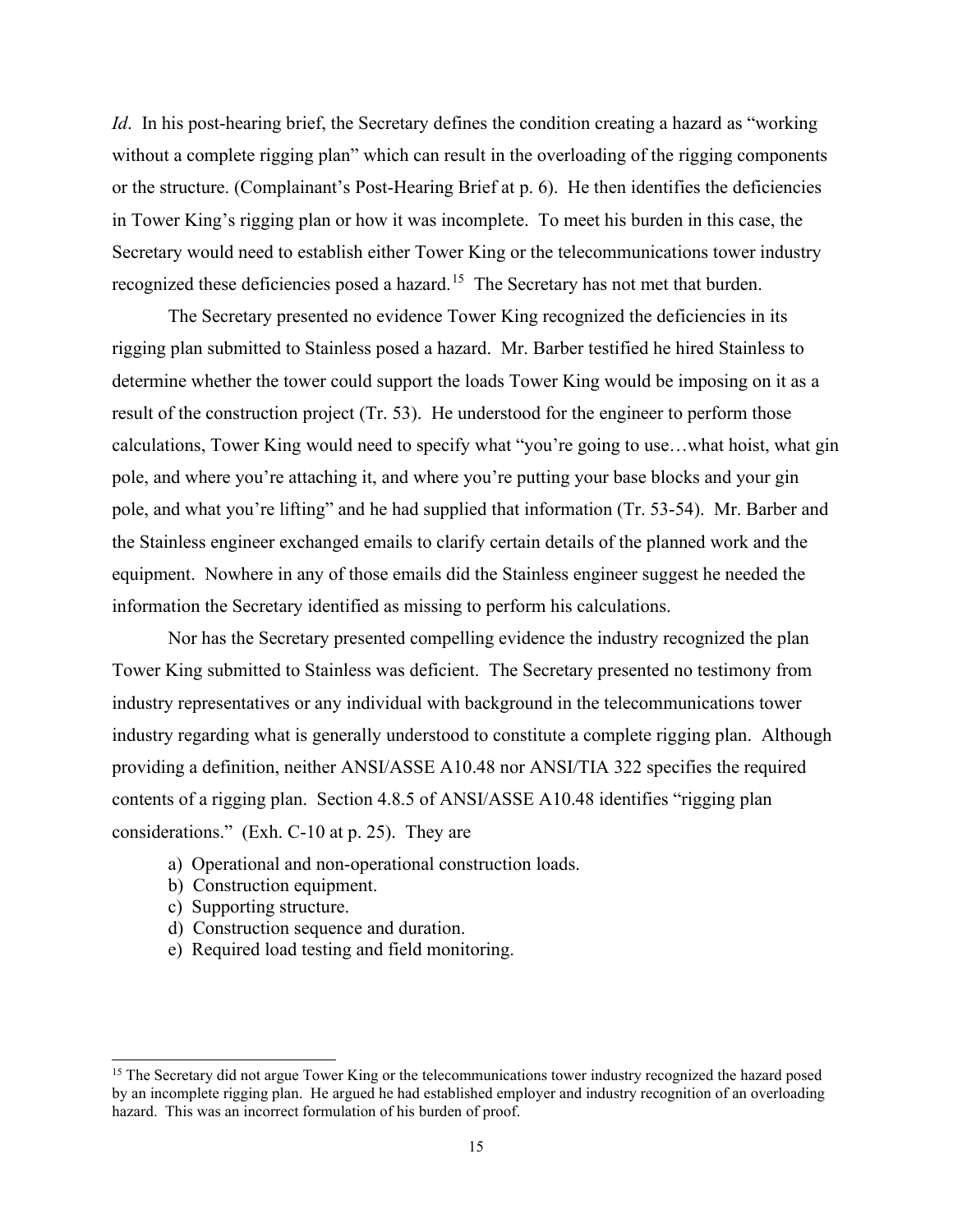(Exh. C-10 at p. 26). In § 4.8.6, ANSI/ASSE A10.48 identifies "data" the contractor "shall" consider when completing a rigging plan (Exh. C-10 at p. 26). ANSI/ASSE A10.48 also contains a rigging plan template at Appendix A-4(d) (Exh. C-10 at pp. 79-82). ANSI/TIA 322 contains a list of information the engineer is required to obtain from the rigging plan at § 2.2.1 (Exh. R-4 at p. 15). This list is nearly identical to the list of rigging plan considerations in ANSI/ASSE A10.48 § 4.8.5, save for the addition of information for the "[t]ype of temporary guy connection" and "[r]igging anchorage loads to the structure or foundation." (Exh. R-4 at p. 15) Although these consensus standards provide a guideline, they lack the specificity necessary to establish industry recognition of the specific conditions identified by the Secretary as creating an overloading hazard. Without more, the Secretary cannot meet his burden of proof.

 The record contains testimony from Tower King's expert supporting its contention the rigging plan submitted to Stainless was consistent with industry custom and practice and, consequently, would not be recognized as deficient by a conscientious safety expert familiar with the industry. *See Arcadian Corp*., 20 BNA OSHC 2001, 2011 (No. 93-0628, 2004). Mr. Ruedlinger testified the final document contained in Exhibit R-15 was a complete rigging plan (Tr. 364, 372). He testified Stainless had been provided sufficient information to properly calculate the imposed loads (Tr. 368). In his opinion Tower King provided sufficient information regarding attachment points for the gin pole (Tr. 372). He testified it is not customary, feasible, or necessary to include fall arrest attachment points in a rigging plan (Tr. 372).<sup>16</sup> The Secretary presented no testimony from an individual familiar with the industry in rebuttal to this testimony.

 The only testimony presented by the Secretary by an individual with industry experience was Greg Fehrman, vice president of field operations for FDH Infrastructure Services, the parent of Stainless (Tr. 128-29). Mr. Fehrman testified the procedure followed for this project deviated from the procedures Stainless typically follows when providing an engineer review under ANSI/TIA 322 (Tr. 150-51). He testified Stainless receives from the contractor the calculated imposed loads (Tr. 150). Stainlesses role is then to ensure the structure can support those loads (Tr. 150). In this case, Stainless chose to calculate those loads itself to "speed the process along"

<span id="page-15-0"></span><sup>&</sup>lt;sup>16</sup> The Secretary did not identify where ANSI/ASSE A10.48 or ANSI/TIA-322 state a rigging plan should contain information regarding attachment points for fall protection. The definitions of operational load and non-operational load do not specifically include the load imposed by workers and the rigging plan template at Appendix A-4(d) of ANSI/ASSE A10.48 does not include a space for information regarding worker tie off locations.